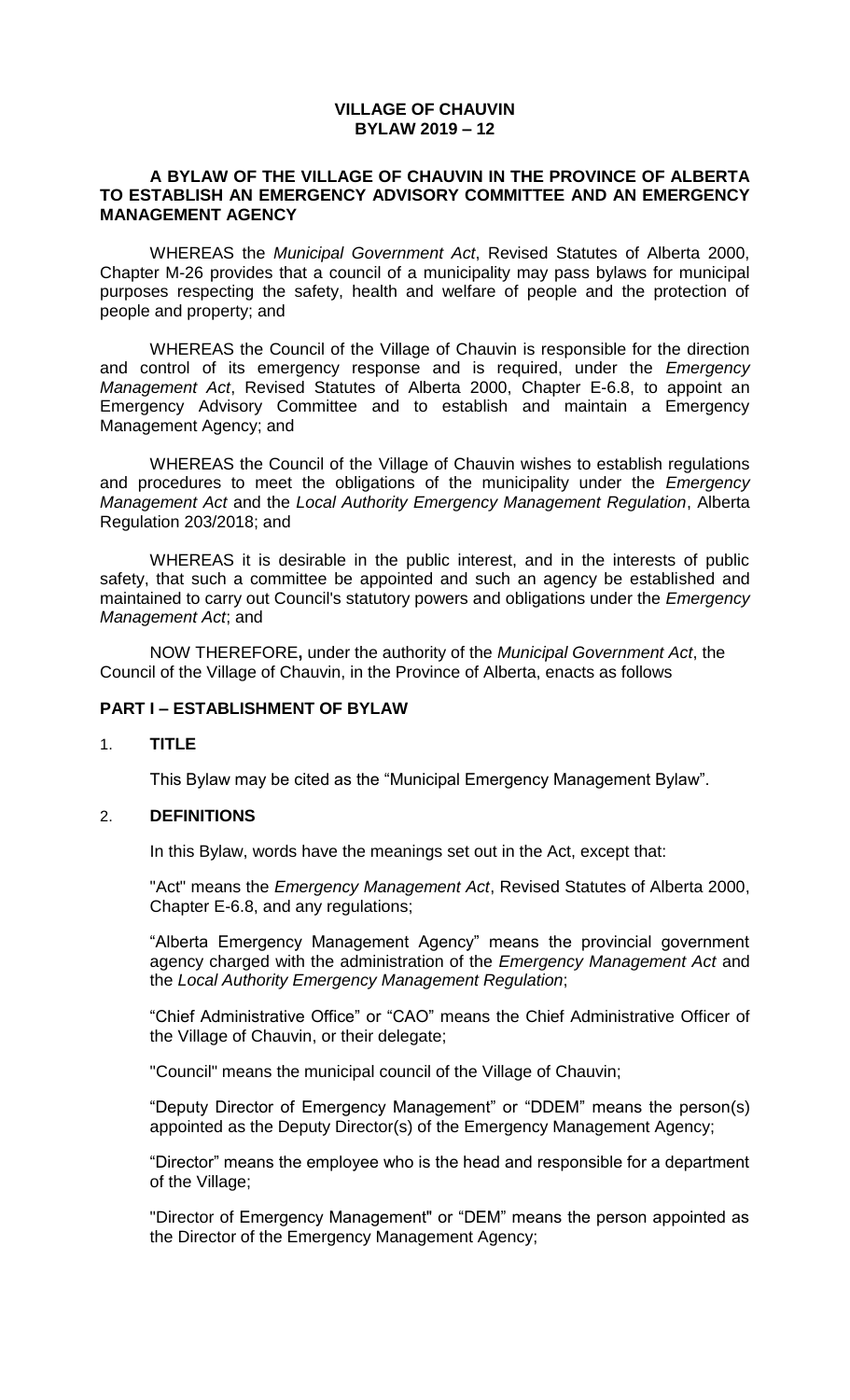"Disaster" means an event that results in serious harm to the safety, health or welfare of people or in widespread damage to property or the environment;

"Emergency" means an event that requires prompt co-ordination of action or special regulation of persons or property to protect the safety, health or welfare of people or to limit damage to property or the environment;

"Emergency Advisory Committee" or "Committee" means the committee established under this Bylaw;

"Emergency Management Agency" or "Agency" means the agency established under this Bylaw;

"Emergency Management Plan" means the plan approved by the Committee to coordinate a response to an Emergency or Disaster;

"Minister" means the Minister charged with administration of the Act; and

"State of Local Emergency" means a state of local emergency declared in accordance with the provisions of the Act and this Bylaw.

### 3. **PURPOSE AND APPLICATION**

3.1 The Emergency Advisory Committee is hereby established to advise on the development of emergency plans and programs and to exercise the powers delegated to the Committee by this bylaw.

### **PART II – COMPOSITION AND RESPONSIBILITIES**

#### 4. **COMPOSITION OF THE EMERGENCY ADVISORY COMMITTEE**

- 4.1 The Committee shall consist of all 5 members of Council.
- 4.2 The Mayor shall serve as Chairperson on the Committee.
- 4.3 A quorum of the Committee shall be a majority of the members, except when the Committee is exercising its powers with respect to declaring a State of Local Emergency in which case a quorum is prescribed in section 11.1 of this bylaw.
- 4.4 Council shall provide for the payment of expenses of the members of the Committee.
- 4.5 Council hereby delegates to the Committee the power to:
- a) approve the Emergency Management Plan;
- b) enter into agreements with and make payments or grants, or both, to persons or organizations for the provision of services in the development or implementation of emergency plans or programs;
- c) declare, renew or terminate a State of Local Emergency;
- d) exercise any power given to the Minister under section 19(1) of the Act in relation to the part of the municipality affected by a declaration of a State of Local Emergency; and
- e) authorize any persons at any time to exercise, in the operation of an emergency plan or program, any power given to the Minister under section 19(1) of the Act in relation to the part of the municipality affected by a declaration of a State of Local Emergency.
- 4.6 The Emergency Advisory Committee shall meet to review and approve the Emergency Management Plan and related plans and programs on a regular basis, but at a minimum once per year, to ensure that the Village of Chauvin is prepared to address any potential Emergency or Disaster;
- 4.7 shall provide guidance and direction to the Agency;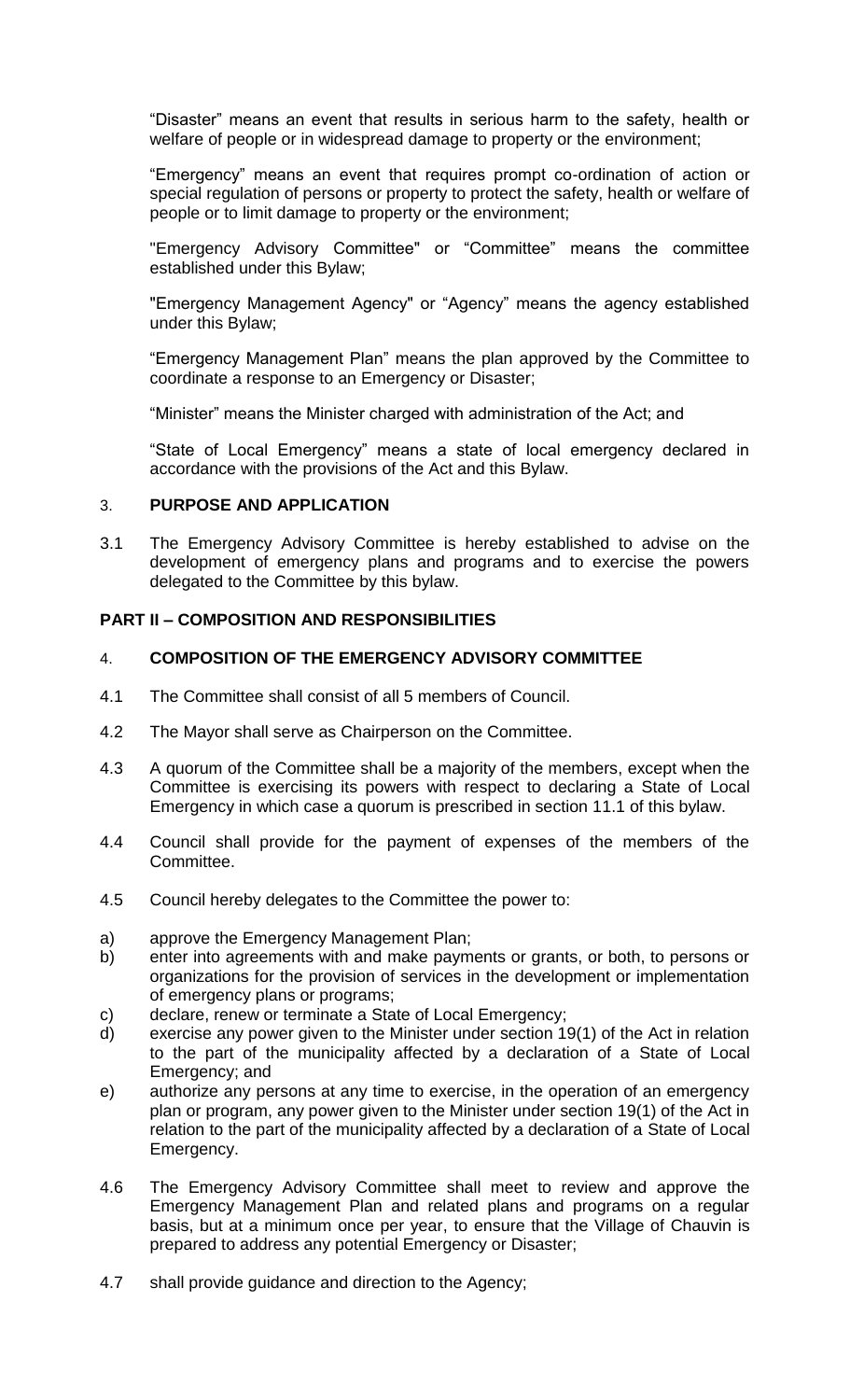- 4.8 shall appoint the Director of Emergency Management (DEM) and a Deputy Director or Directors of Emergency Management (DDEM); and
- 4.9 Shall authorize the DEM to exercise the powers outlined in section 19(1) of the Act during a State of Local Emergency.
- 4.10 The Emergency Management Agency is hereby established to act as Council's agent in exercising the powers and duties under the Act, and is responsible for the implementation and administration of the Emergency Management Plan, subject to any such powers and duties delegated under this bylaw to the Committee.

# **5 COMPOSITION OF THE EMERGENCY MANAGEMENT AGENCY**

- 5.1 The Agency shall be comprised of the following members:
- a. the DEM;
- b. the DDEM(s);
- c. the CAO;
- d. the Village's designated Fire Chief or their delegate; and
- e. at least one Director appointed by the CAO.
- 5.2 The DEM may invite representatives of external organizations to work with the Agency, including representatives of:
- a. the Alberta Emergency Management Agency;
- b. the RCMP;
- c. utility companies;
- d. health agencies;
- e. school boards; and
- f. any other agency or organization that, in the opinion of the DEM, may assist in the development or implementation of the Emergency Management Plan or related plans or programs.
- 5.3 The Agency shall:
- a. utilize the command, control and coordination system as prescribed by the Managing Director of the Alberta Emergency Management Agency in accordance with the Act;
- b. track training and exercises to support preparedness, response and recovery activities;
- c. support and assist the DEM in the implementation and co-ordination of the emergency response pursuant to the Emergency Management Plan;
- d. at least once a year, provide the Committee with an update on the activities of the Agency;
- e. at least once a year, review the Emergency Management Plan;
- f. at least once a year, provide the Committee with an update on the Agency's review of the Emergency Management Plan; and
- g. annually make the Emergency Management Plan available to the Alberta Emergency Management Agency for review and comment.
- 5.4 The Agency must, in accordance with the Act, engage in mandatory emergency management exercises and submit an exercise notification to Alberta Emergency Management Agency.

# **6 DIRECTOR OF EMERGENCY MANAGEMENT**

- 6.1 The DEM shall:
- a. prepare and co-ordinate emergency plans and programs for the Village in accordance with the Act;
- b. act as director of emergency operations on behalf of the Agency with the power to delegate authority;
- c. cause an emergency plan or program to be put into operation;
- d. shall direct and control the emergency response;
- e. co-ordinate all emergency services and other resources used in an Emergency;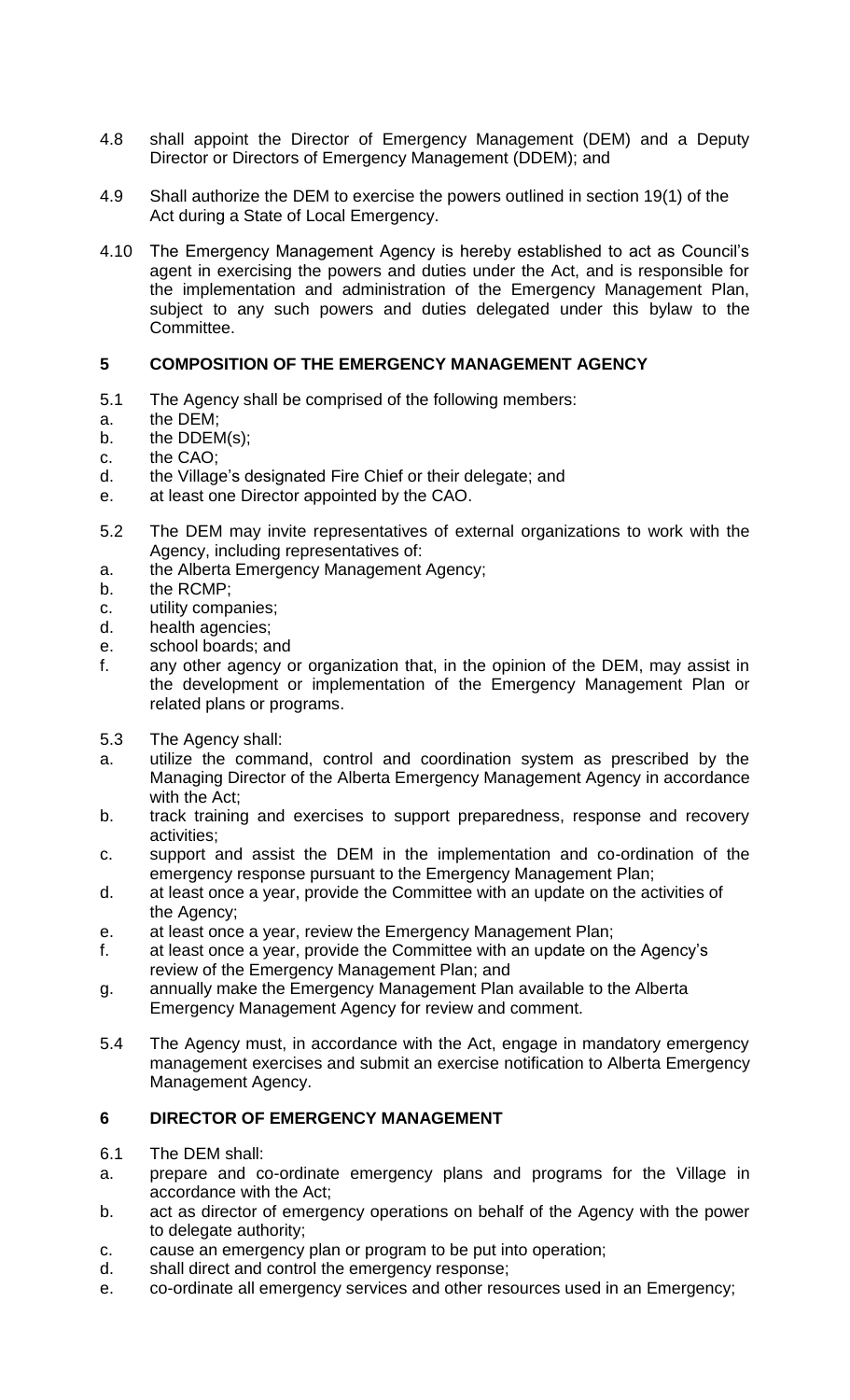- f. review emergency response plans submitted by other municipal stakeholders;
- g. complete any courses prescribed by the Alberta Emergency Management Agency in accordance with the Act; and
- h. perform other duties as prescribed by the Village of Chauvin.
- 6.2 In a State of Local Emergency the DEM shall report directly to the Committee.

# **7 DECLARATION OF A STATE OF LOCAL EMERGENCY**

- 7.1 If the Mayor is available and not incapacitated by the Emergency, then the Mayor acting alone constitutes a quorum of the Emergency Advisory Committee for the purpose of making a decision to declare, renew or cancel a State of Local Emergency or expand or reduce the part of the municipality to which a State of Local Emergency applies. If the Mayor is unavailable or incapacitated then the Deputy Mayor acting alone may exercise this authority and if the Deputy Mayor is unavailable or incapacitated then any member of the Committee acting alone may exercise this authority.
- 7.2 A declaration, renewal or cancellation of a State of Local Emergency shall be made in accordance with the Act, and specifically:
- a. the declaration, renewal or termination must be made by resolution at a meeting for which notice under the *Municipal Government Act* is not required;
- b. all members of Council shall be notified of the declaration, renewal or termination as soon as practicable;
- c. the declaration must identify the nature of the Emergency and the area of the Village in which it exists;
- d. the details of the declaration shall be published immediately by such means of communication considered most likely to make known to the majority of the population of the area affected the contents of the declaration; and
- e. the Alberta Emergency Management Agency will be notified and the declaration shall be forwarded to the Minister forthwith.

# **8 DURATION OF STATE OF LOCAL EMERGENCY**

- 8.1 Upon the declaration of a State of Local Emergency, the Committee may do all acts and take all necessary proceedings including the following:
- a. cause any Emergency Management Plan to be put into operation;
- b. exercise any power given to the Minister under section 19(1) of the Act in relation to the part of the Village affected by the declaration; and
- c. authorize any persons at any time to exercise, in the operation of the Emergency Management Plan, any power given to the Minister under section 19(1) of the Act in relation to the part of the Village affected by the declaration.
- 8.2 Upon the declaration of a State of Local Emergency, the Agency is authorized exercise any power given to the Minister under section 19(1) of the Act in relation to the part of the Village affected by the declaration.

# **9 TERMINATION OF STATE OF LOCAL EMERGENCY**

- 9.1 A declaration of a State of Local Emergency is considered terminated and ceases to be of any force or effect when:
- a. a resolution to terminate the declaration of a State of Local Emergency is passed under the provisions of this Bylaw;
- b. a period of seven days has lapsed since it was declared, unless it is renewed by resolution;
- c. the Lieutenant Governor in Council makes an order for the declaration of a state of emergency under the Act, relating to the same area; or
- d. the Minister cancels the State of Local Emergency.
- 9.2 When a declaration of a State of Local Emergency has been terminated, the details of the termination shall be published immediately by such means of communication considered most likely to notify the majority of the population of the area affected.